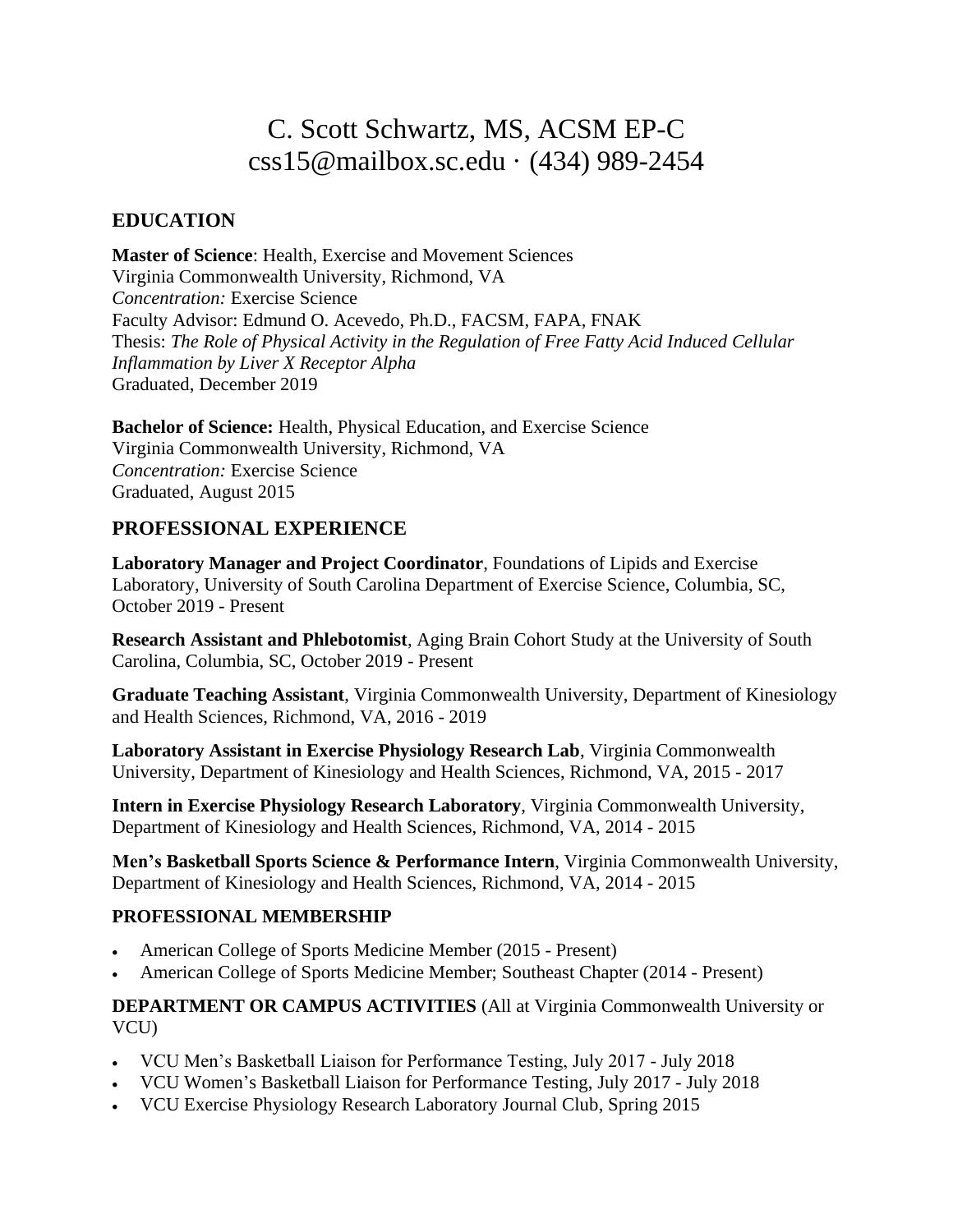- VCU Exercise Science Club, Vice President, Fall 2014 Spring 2015
- VCU Exercise Science Club, Secretary, Spring 2014 Fall 2014

# **RESEARCH EXPERIENCE**

#### **Accepted Peer Reviewed Publications**

1. Slusher, A.L., Patterson, V.T., **Schwartz, C.S.**, & Acevedo, E.O. (2018). Impact of high intensity interval exercise on executive function and brain derived neurotrophic factor in healthy college aged males. *Physiology & behavior*, *191*, 116-122.

#### **Manuscripts in Review**

- Hota M, Barber JL, Ruiz-Ramie JJ, **Schwartz CS**, Lam H, Rao P, Mi M, Katz DH, Falciani F, Robbins JM, Clish C, Gerszten RE, Sarzynski MA, Ghosh S, Bouchard C. Omics-driven investigation of the biology of intrinsic submaximal working capacity and its trainability. *Journal of Applied Physiology*
- Morgan J.A., Franco R.L., Blanks A.M., Caslin H.L., Patterson V.T., **Schwartz C.S.,** Williams III D.S.B. Effects of a 16-week training program on the relationship between leg stiffness and energy expenditure in middle-aged half-marathon runners
- Patterson V.T., Slusher A.L., **Schwartz C.S.** Acevedo E.O. Perceptual Responses and Physiological Activation with Acute High Intensity Interval Ergometry in Sedentary Males

#### **Manuscripts in Preparation**

• **Schwartz CS**, Slusher AL, Acevedo EO. LXRα mRNA Expression following Exercise and Palmitate Induced Cellular Inflammation in Fit Middle-Aged Males.

#### **Published Abstracts Presented at National Conferences**

- 5. **Schwartz C.S.**, Slusher A.L., Zúñiga T.M., Shah K.K., Acevedo E.O. (2019) *Inflammaging* is Associated with Impairing the Process of Maintaining Telomere Length in LPS Stimulated PBMCS. *Medicine & Science in Sports & Exercise, 51(5S),* 408. *ACSM Annual Meeting.* Orlando, FL
- 4. **Schwartz C.S.**, Slusher A.L., Patterson V.T., Acevedo E.O. (2018) Impact of High-Intensity Interval Exercise on Executive Function and Brain Derived Neurotrophic Factor. *Medicine & Science in Sports & Exercise, 50(5S),* 94*. ACSM Annual Meeting.*  Minneapolis, MN
- 3. Blanks A.M., **Schwartz C.S**., Pedersen L.N., Buckley L.F., Acevedo E.O., Abbate A., & Franco R.L. (2017). Post-stemi Age-related Non-classical Monocyte Ccr2 Expression Differences In Response To Stress Hormones. *Medicine & Science in Sports & Exercise*, 49(5S), 1028. *ACSM Annual Meeting*. Denver, CO
- 2. Blanks A.M., Bowen M.K., Caslin H.L., **Schwartz C.S.**, Acevedo E.O., & Franco R.L. (2016). Exercise Recovery Index as an Assessment of Sympathetic Activity in Obese and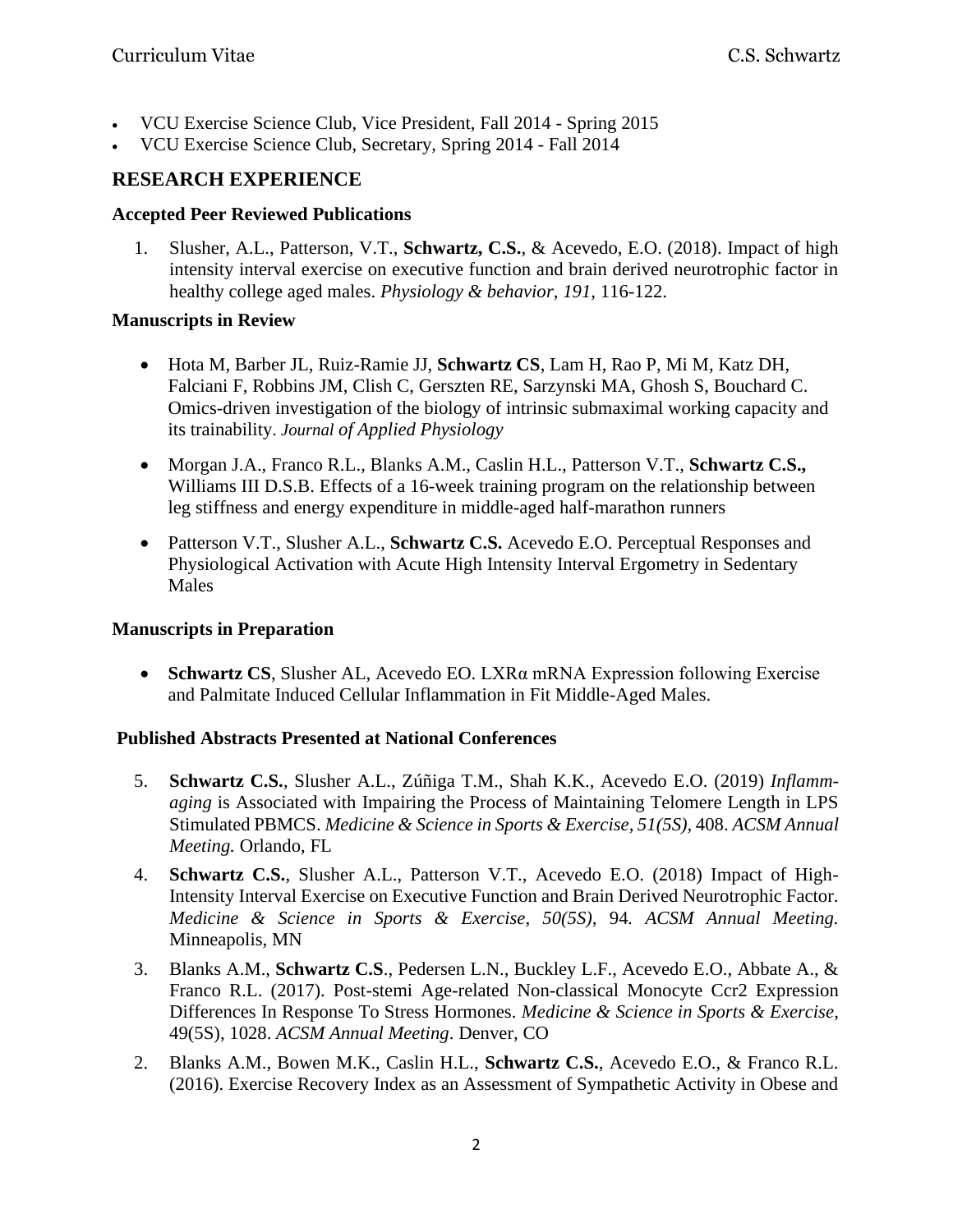Non-obese Males. *Medicine and science in sports and exercise*, *48*(5S), 1014. *ACSM Annual Meeting*. Boston, MA

1. Patterson V.T., Slusher A.L., Caslin H.L., **Schwartz C.S.**, & Acevedo E.O. (2016). High Intensity Interval Ergometry: Power Output, Catecholamines, Substance P, and Perceived Pain. *Medicine and science in sports and exercise*, 48(5S), 115. *ACSM Annual Meeting.*  Boston, MA

#### **Regional Conference Presentations**

- 9. C. Scott Schwartz, Fadi J. Charchar, Jacob L. Barber, Jeremy M. Robbins, Prashant Rao, Michael Mi, Sujoy Ghosh, Robert E. Gerszten, Claude Bouchard, Mark A. Sarzynski. Genetically-Increased Telomere-Length Weakly Associates With Body Composition And Metabolic Profiles But Not Their Training Responses. *Southeast Chapter ACSM Conference.* Greenville SC (Feburary 2022)
- 8. Emanuel J. Ayala, Jacob L. Barber, **Charles S. Schwartz**, Jeremy M. Robbins, Robert E. Gerszten, Xuewen Wang, James S. Skinner, Claude Bouchard, Mark A. Sarzynski. Clinical Predictors of VO2max Response to Endurance Training: HERITAGE Family Study. *Southeast Chapter ACSM Conference*. Virtual Meeting (February 2021)
- 7. Alexis Jones, Jacob L. Barber, Emanuel J. Ayala, **Charles S. Schwartz**, William A. Clarkson, James S. Skinner, Claude Bouchard, Mark A. Sarzynski Cardiorespiratory Fitness at Baseline and In Response to Training Across Metabolic Health and Weight Phenotypes. *Southeast Chapter ACSM Conference*. Virtual Meeting (February 2021)
- 6. **Schwartz C.S.**, Slusher A.L., Zúñiga T.M., Shah K.K., Acevedo E.O. *Inflamm-aging* is Associated with Impairing the Process of Maintaining Telomere Length in LPS Stimulated PBMCS. *Southeast Chapter ACSM Conference*. Greenville SC (February 2019)
- 5. Shah K.K., Slusher A.L., Zúñiga T.M., **Schwartz C.S**, Acevedo E.O. Excessive Weight Gain Throughout Adulthood is Associated with Shorter Telomere Lengths, Proinflammation, and Psychological Stress. *Southeast Chapter ACSM Conference*. Greenville SC (February 2019)
- 4.. **Schwartz C.S.**, Slusher A.L., Patterson V.T., Acevedo E.O. Impact of High-Intensity Interval Exercise on Executive Function and Brain Derived Neurotrophic Factor. *Southeast Chapter ACSM Conference*. Chattanooga, TN (February 2018)
- 3. A.M. Blanks, M.K. Bowen, H.L. Caslin, **C.S. Schwartz**, E.O. Acevedo, R.L. Franco. Exercise Recovery Index as an Assessment of Sympathetic Activity in Obese and Non-Obese Males. *Southeast Chapter ACSM Conference*. Greenville, SC (February 2016)
- 2. Patterson V.T., Franco R.L., Morgan J., Caslin H.L., Crabb E.B., **Schwartz C.S.,** Williams D.S. Relationship of Adiposity and Running Kinematic Variables in Females. *Southeast Chapter ACSM Conference*. Jacksonville, FL (February 2015)
- 1. J.A. Morgan, **C.S. Schwartz**, V.T. Patterson, R.L. Franco, D.S. Williams. Lower Extremity Stiffness Influences Running Performance in Recreational Runners. *Southeast Chapter ACSM Conference.* Jacksonville, FL (February 2015)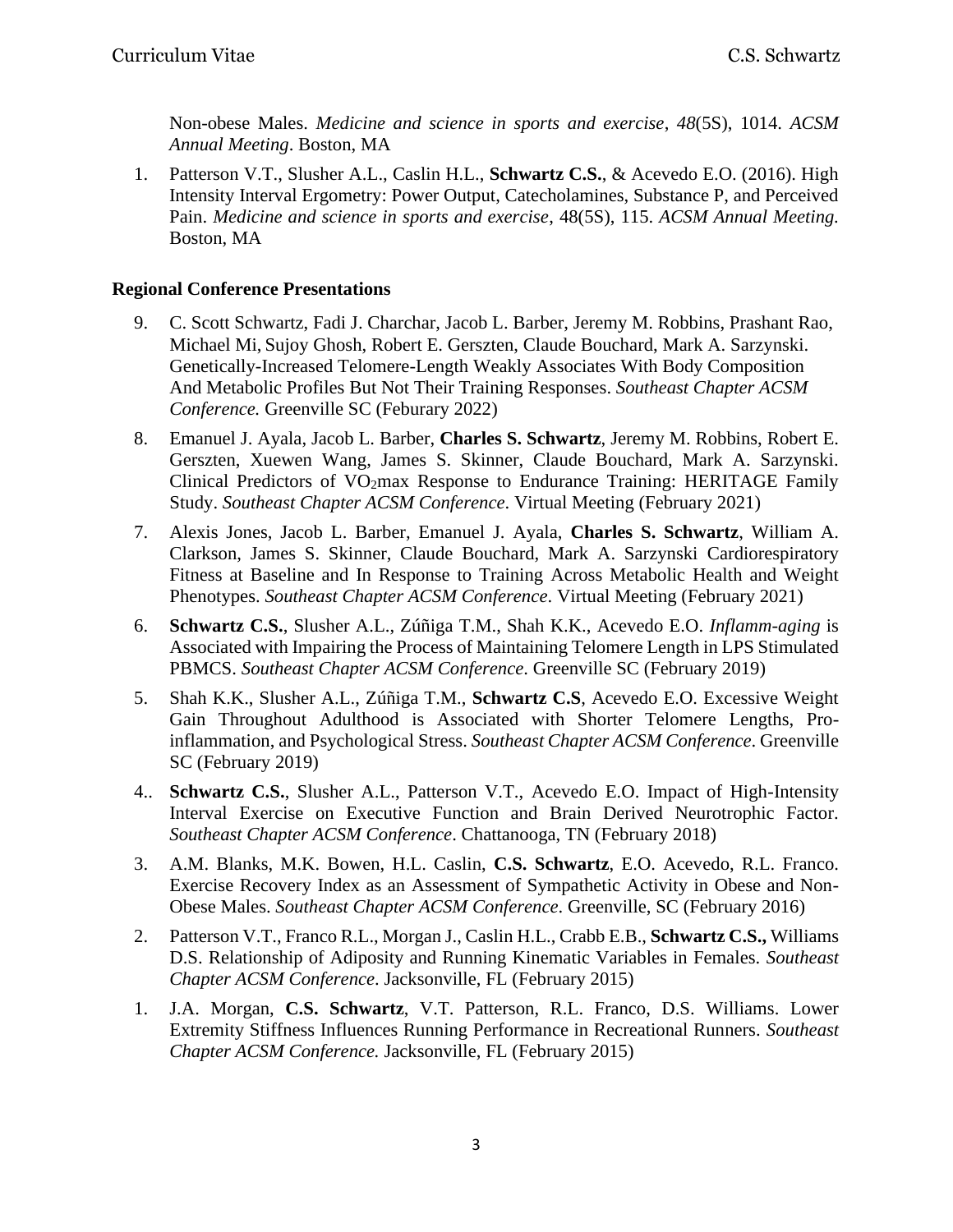# **TEACHING EXPERIENCE**

Teaching assistant, Virginia Commonwealth University, Department of Kinesiology and Health Sciences, Richmond, VA 2016-2019

- \*†HPEX 353 Disease Trends, Prevention, and Control, Spring 2016 Fall 2016
- HPEX 435 Health Disparities in the United States, Spring 2016 Fall 2016
- HPEX 391 Exercise Psychology, Spring 2017
- HPEX 358 Intro to Epidemiology, Spring 2017
- HPEX 345 Nutrition for Health and Disease, Spring 2017
- HPEX 375 Exercise Physiology, Spring 2017
- HPEX 441 Assessment and Exercise Intervention, Fall 2017
- HPEX 470 Exercise Programming and Leadership, Fall 2017
- \*HPEX 310 Fitness and Health, Fall 2017 Spring 2019
- \* HPEX 375 Physiology of Exercise Lab, Spring 2018

\* Indicates independent co-instructor position; † indicates online format

# **MENTORING**

### **Graduate:**

*Master's* Alex Clarkson (UofSC), 2020 - Emanuel Ayala (UofSC), 2019 - 2021 Ryan Flynn (UofSC), 2019 - 2020

### **Undergraduate:**

Riley Reasons (UofSC), 2020 - Katherine Kerwin (UofSC), 2020 - Julianna Tyndall (UofSC), 2020 Andrew Hendrix (UofSC), 2019 - 2020 Brice Smoker (UofSC, Honors College), 2019 - 2020 Keisha Shah (VCU), 2018 - 2019 Sirak Tewolde (VCU), 2018 - 2019 Blake Cooper (VCU), 2018 Nathaniel Jones (VCU), 2018 Brianna Hackley (VCU), 2018

# **PROFESSIONAL SERVICE**

### **Ad hoc Reviewer for Professional Journals**

- Journal of Sports Medicine
- Journal of Applied Physiology